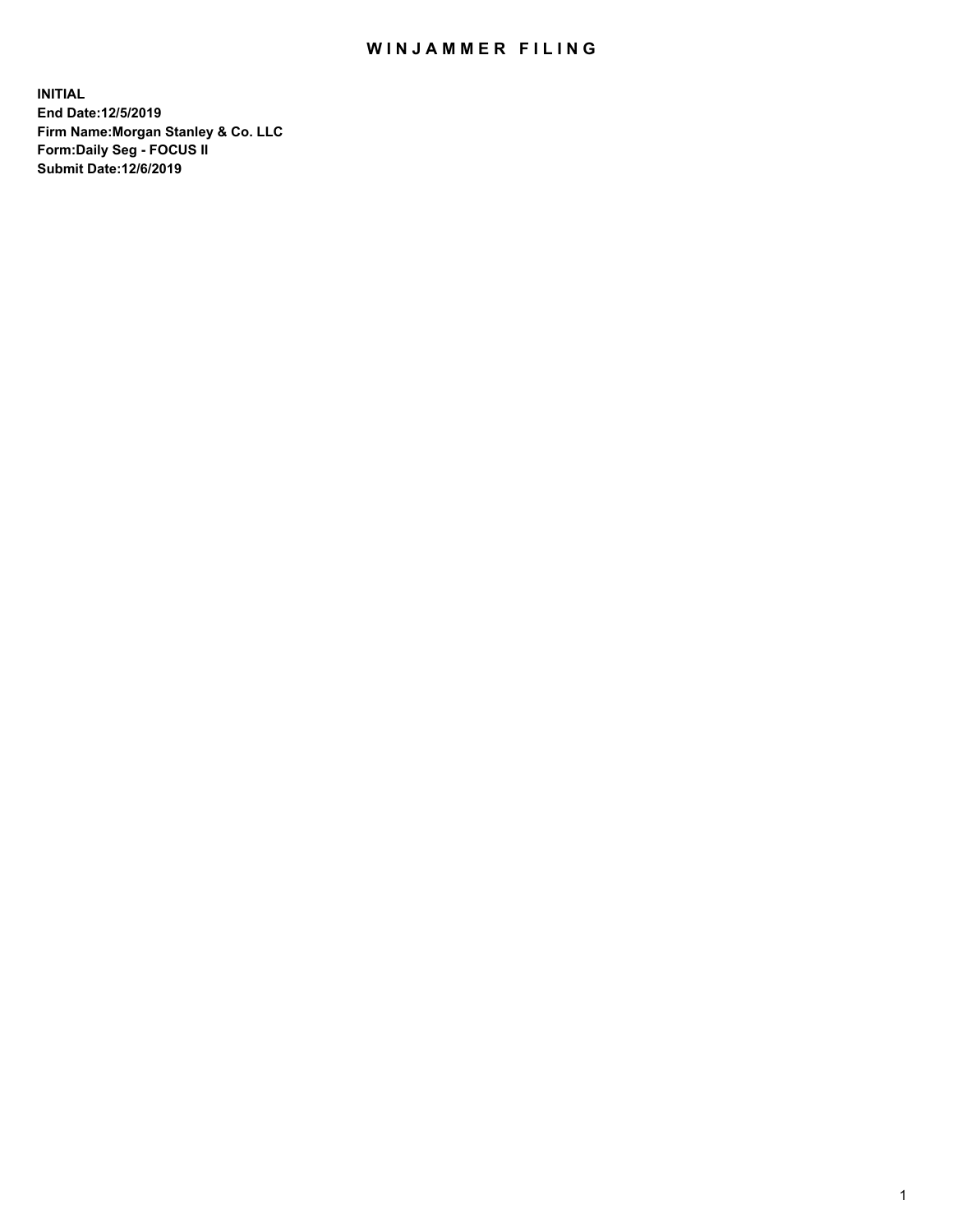**INITIAL End Date:12/5/2019 Firm Name:Morgan Stanley & Co. LLC Form:Daily Seg - FOCUS II Submit Date:12/6/2019 Daily Segregation - Cover Page**

| Name of Company                                                                                                                                                                                                                                                                                                                | Morgan Stanley & Co. LLC                               |
|--------------------------------------------------------------------------------------------------------------------------------------------------------------------------------------------------------------------------------------------------------------------------------------------------------------------------------|--------------------------------------------------------|
| <b>Contact Name</b>                                                                                                                                                                                                                                                                                                            | <b>Ikram Shah</b>                                      |
| <b>Contact Phone Number</b>                                                                                                                                                                                                                                                                                                    | 212-276-0963                                           |
| <b>Contact Email Address</b>                                                                                                                                                                                                                                                                                                   | lkram.shah@morganstanley.com                           |
| FCM's Customer Segregated Funds Residual Interest Target (choose one):<br>a. Minimum dollar amount: ; or<br>b. Minimum percentage of customer segregated funds required:% ; or<br>c. Dollar amount range between: and; or<br>d. Percentage range of customer segregated funds required between:% and%.                         | 235,000,000<br><u>0</u><br><u>0 0</u><br>0 Q           |
| FCM's Customer Secured Amount Funds Residual Interest Target (choose one):<br>a. Minimum dollar amount: ; or<br>b. Minimum percentage of customer secured funds required:%; or<br>c. Dollar amount range between: and; or<br>d. Percentage range of customer secured funds required between:% and%.                            | 140,000,000<br><u>0</u><br><u>00</u><br>0 <sub>0</sub> |
| FCM's Cleared Swaps Customer Collateral Residual Interest Target (choose one):<br>a. Minimum dollar amount: ; or<br>b. Minimum percentage of cleared swaps customer collateral required:% ; or<br>c. Dollar amount range between: and; or<br>d. Percentage range of cleared swaps customer collateral required between:% and%. | 92,000,000<br><u>0</u><br><u>00</u><br>0 <sup>0</sup>  |

Attach supporting documents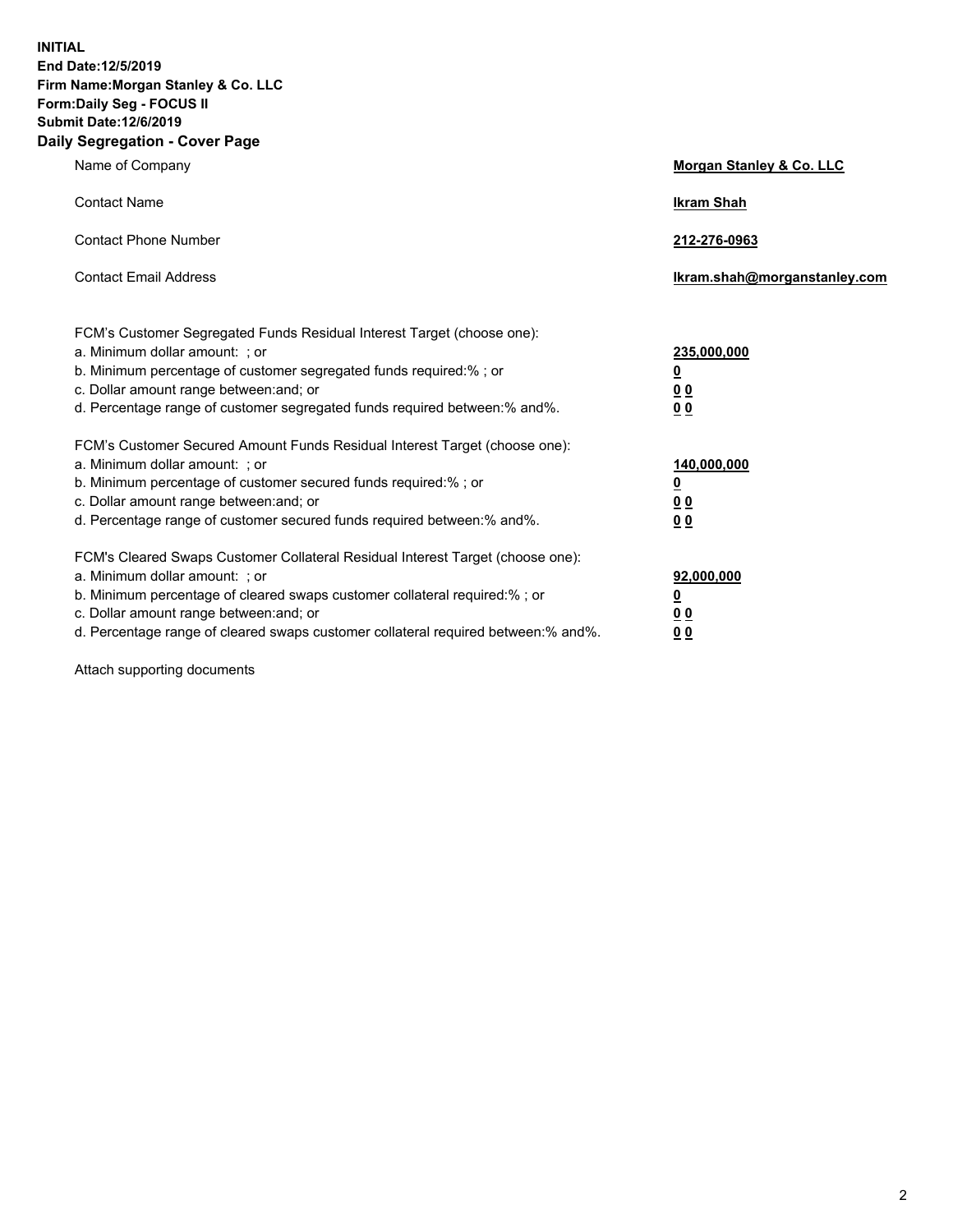## **INITIAL End Date:12/5/2019 Firm Name:Morgan Stanley & Co. LLC Form:Daily Seg - FOCUS II Submit Date:12/6/2019**

## **Daily Segregation - Secured Amounts**

|                | Foreign Futures and Foreign Options Secured Amounts                                                                                   |                                      |
|----------------|---------------------------------------------------------------------------------------------------------------------------------------|--------------------------------------|
|                | Amount required to be set aside pursuant to law, rule or regulation of a foreign                                                      | $0$ [7305]                           |
|                | government or a rule of a self-regulatory organization authorized thereunder                                                          |                                      |
| 1.             | Net ledger balance - Foreign Futures and Foreign Option Trading - All Customers                                                       |                                      |
|                | A. Cash                                                                                                                               | 2,954,009,363 [73                    |
|                | B. Securities (at market)                                                                                                             | 2,347,964,173 [73                    |
| 2.<br>3.       | Net unrealized profit (loss) in open futures contracts traded on a foreign board of trade                                             | 162,459,999 [732                     |
|                | Exchange traded options                                                                                                               |                                      |
|                | a. Market value of open option contracts purchased on a foreign board of trade                                                        | 4,381,787 [7335]                     |
|                | b. Market value of open contracts granted (sold) on a foreign board of trade                                                          | <u>-8,020,225</u> [7337]             |
| 4.<br>5.       | Net equity (deficit) (add lines 1. 2. and 3.)                                                                                         | 5,460,795,097 [73                    |
|                | Account liquidating to a deficit and account with a debit balances - gross amount<br>Less: amount offset by customer owned securities | 120,001,876 [735<br>-119,362,561 [73 |
| 6.             | Amount required to be set aside as the secured amount - Net Liquidating Equity                                                        | 5,461,434,412 [73                    |
|                | Method (add lines 4 and 5)                                                                                                            |                                      |
| 7.             | Greater of amount required to be set aside pursuant to foreign jurisdiction (above) or line                                           | 5,461,434,412 [73                    |
|                | 6.                                                                                                                                    |                                      |
|                | FUNDS DEPOSITED IN SEPARATE REGULATION 30.7 ACCOUNTS                                                                                  |                                      |
| 1.             | Cash in banks                                                                                                                         |                                      |
|                | A. Banks located in the United States                                                                                                 | 248,453,603 [750                     |
|                | B. Other banks qualified under Regulation 30.7                                                                                        | 491,264,318 [752                     |
|                |                                                                                                                                       | [7530]                               |
| 2.             | Securities                                                                                                                            |                                      |
|                | A. In safekeeping with banks located in the United States                                                                             | 529,024,151 [754                     |
|                | B. In safekeeping with other banks qualified under Regulation 30.7                                                                    | 0 [7560] 529,024,                    |
| 3.             | Equities with registered futures commission merchants                                                                                 |                                      |
|                | A. Cash                                                                                                                               | 8,075,165 [7580]                     |
|                | <b>B.</b> Securities                                                                                                                  | $0$ [7590]                           |
|                | C. Unrealized gain (loss) on open futures contracts                                                                                   | -116,497 [7600]                      |
|                | D. Value of long option contracts                                                                                                     | $0$ [7610]                           |
|                | E. Value of short option contracts                                                                                                    | <u>0</u> [7615] 7,958,66             |
| 4.             | Amounts held by clearing organizations of foreign boards of trade                                                                     |                                      |
|                | A. Cash                                                                                                                               | $0$ [7640]                           |
|                | <b>B.</b> Securities                                                                                                                  | $0$ [7650]                           |
|                | C. Amount due to (from) clearing organization - daily variation                                                                       | $0$ [7660]                           |
|                | D. Value of long option contracts                                                                                                     | $0$ [7670]                           |
|                | E. Value of short option contracts                                                                                                    | 0 [7675] 0 [7680]                    |
| 5.             | Amounts held by members of foreign boards of trade                                                                                    |                                      |
|                | A. Cash                                                                                                                               | 2,414,076,630 [77                    |
|                | <b>B.</b> Securities                                                                                                                  | 1,818,940,021 [77                    |
|                | C. Unrealized gain (loss) on open futures contracts                                                                                   | 162,576,496 [772                     |
|                | D. Value of long option contracts                                                                                                     | 4,381,787 [7730]                     |
|                | E. Value of short option contracts                                                                                                    | -8,020,225 [7735]<br>[7740]          |
| 6.             | Amounts with other depositories designated by a foreign board of trade                                                                | $0$ [7760]                           |
| 7.             | Segregated funds on hand                                                                                                              | $0$ [7765]                           |
| 8.             | Total funds in separate section 30.7 accounts                                                                                         | 5,668,655,449 [77                    |
| 9.             | Excess (deficiency) Set Aside for Secured Amount (subtract line 7 Secured Statement                                                   | 207,221,037 [738                     |
|                | Page 1 from Line 8)                                                                                                                   |                                      |
| $\overline{A}$ |                                                                                                                                       | 0.000000000                          |

- 10. Management Target Amount for Excess funds in separate section 30.7 accounts **140,000,000** [7780]
- 11. Excess (deficiency) funds in separate 30.7 accounts over (under) Management Target **67,221,037** [7785]

 A. Cash **2,954,009,363** [7315] 864,173 [7317] 2. Net unrealized profits (loss) in the set of the set of the set of the set of the set of the *19.999* [7325]

<mark>795,097</mark> [7345] 5. Account 1,876 [7351] Less: amount offset by customer owned securities **-119,362,561** [7352] **639,315** [7354] **5,461,434,412** [7355]

## **5,461,434,412** [7360]

 $3,603$  [7500] B. Other banks qualified under Regulation 30.7 **491,264,318** [7520] **739,717,921**

4,151 [7540] B. In safe **529,024,151** [7570]

E. Value of short option contracts **0** [7615] **7,958,668** [7620]

076,630 [7700] **940,021** [7710] C. 496 [7720] E. Value of short option contracts **-8,020,225** [7735] **4,391,954,709 855,449** [7770] **207,221,037** [7380]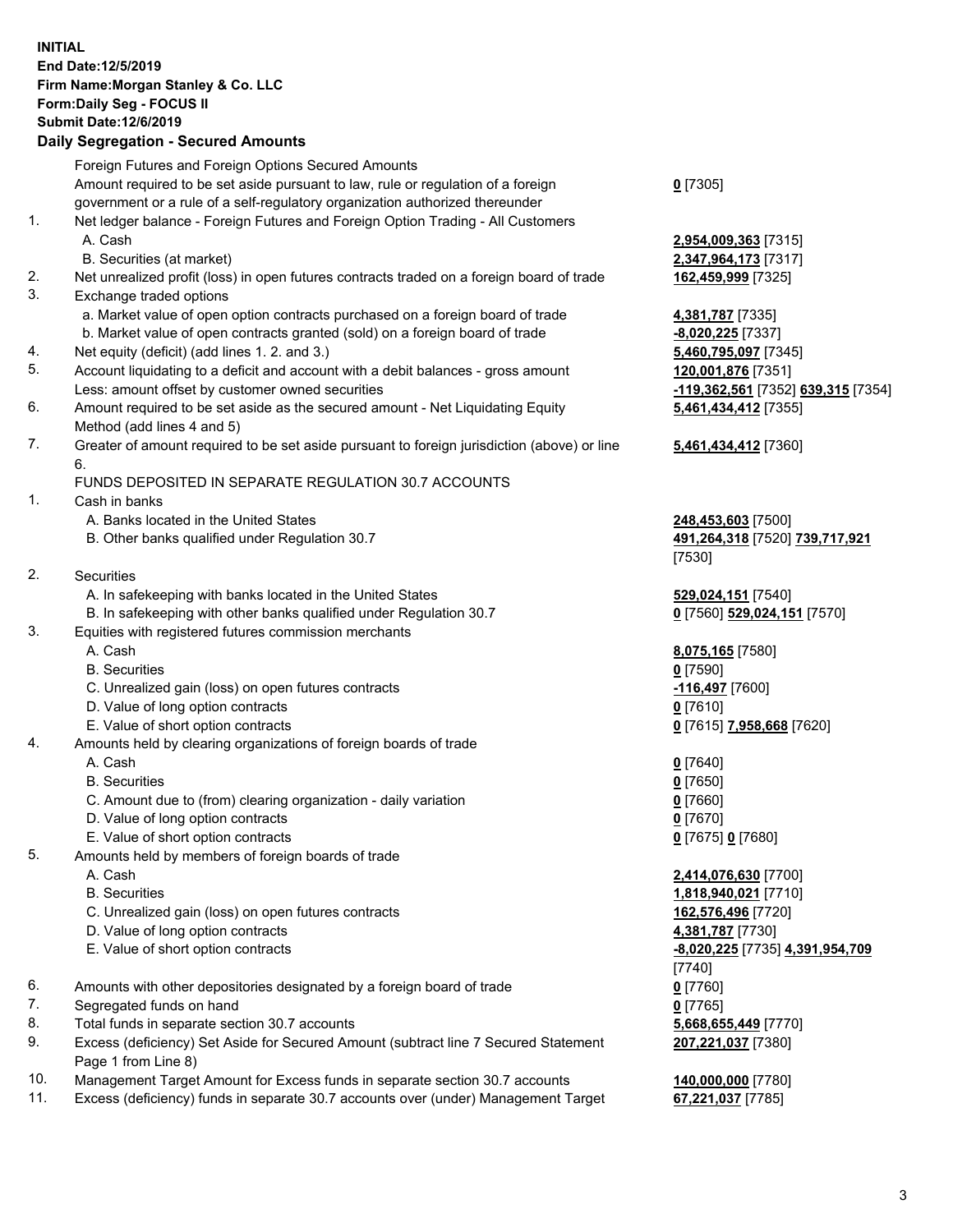**INITIAL End Date:12/5/2019 Firm Name:Morgan Stanley & Co. LLC Form:Daily Seg - FOCUS II Submit Date:12/6/2019 Daily Segregation - Segregation Statement** SEGREGATION REQUIREMENTS(Section 4d(2) of the CEAct) 1. Net ledger balance A. Cash **9,205,623,471** [7010] B. Securities (at market) **6,021,955,017** [7020] 2. Net unrealized profit (loss) in open futures contracts traded on a contract market **1,030,029,287** [7030] 3. Exchange traded options A. Add market value of open option contracts purchased on a contract market **338,171,088** [7032] B. Deduct market value of open option contracts granted (sold) on a contract market **-247,560,779** [7033] 4. Net equity (deficit) (add lines 1, 2 and 3) **16,348,218,084** [7040] 5. Accounts liquidating to a deficit and accounts with debit balances - gross amount **173,890,825** [7045] Less: amount offset by customer securities **-172,888,649** [7047] **1,002,176** [7050] 6. Amount required to be segregated (add lines 4 and 5) **16,349,220,260** [7060] FUNDS IN SEGREGATED ACCOUNTS 7. Deposited in segregated funds bank accounts A. Cash **3,492,806,301** [7070] B. Securities representing investments of customers' funds (at market) **0** [7080] C. Securities held for particular customers or option customers in lieu of cash (at market) **827,998,842** [7090] 8. Margins on deposit with derivatives clearing organizations of contract markets A. Cash **6,987,915,446** [7100] B. Securities representing investments of customers' funds (at market) **0** [7110] C. Securities held for particular customers or option customers in lieu of cash (at market) **5,193,956,175** [7120] 9. Net settlement from (to) derivatives clearing organizations of contract markets **30,797,092** [7130] 10. Exchange traded options A. Value of open long option contracts **338,171,088** [7132] B. Value of open short option contracts **-247,560,779** [7133] 11. Net equities with other FCMs A. Net liquidating equity **10,629,454** [7140] B. Securities representing investments of customers' funds (at market) **0** [7160] C. Securities held for particular customers or option customers in lieu of cash (at market) **0** [7170] 12. Segregated funds on hand **0** [7150] 13. Total amount in segregation (add lines 7 through 12) **16,634,713,619** [7180] 14. Excess (deficiency) funds in segregation (subtract line 6 from line 13) **285,493,359** [7190]

- 15. Management Target Amount for Excess funds in segregation **235,000,000** [7194]
- 16. Excess (deficiency) funds in segregation over (under) Management Target Amount Excess

**50,493,359** [7198]